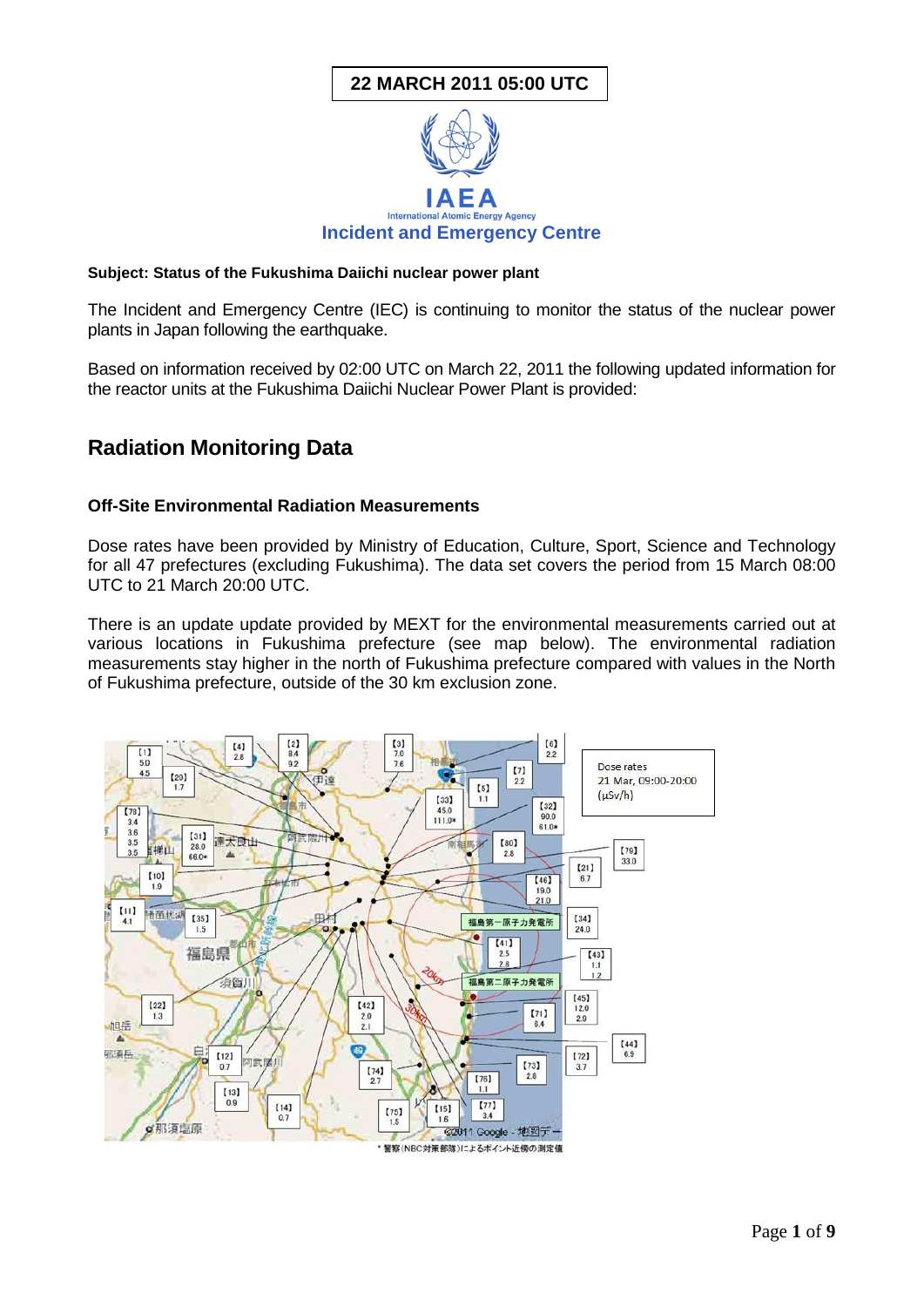### **Radioactivity in food, milk and drinking water**

Summary: Highest values of **Iodine in milk** were found in Souma-gun, Iitate-Cho which were 140 times higher than provisional Japanese permissible levels of 300 Bq/kg (note the values for infant of 100 Bq/kg). Second highest values were at Souma-gun, Kunimi-Cho (about 5 times higher) followed by Iwaki about 3 times higher than provisional Japanese permissible levels. Very marginal increase was found in Souma-gun, Shinchi-cho. The **leafy vegetable** in Sano-shi area showed concentration at higher end of provisional limit of Iodine-131 which is 2000 Bq/kg.

Also the Cesium-137 levels were found to be higher than the provisional limit of 200 Bq/kg in 1 out of 37 samples at Souma-gun, Iitate-Cho.

High levels in **spinach** continue to be reported (see table below). Note that measurements are made available by the Ministry of Health, as provided by the Prefectures or other organisations. No new data on radioactivity in tap water was provided.

| Item                  | Radioactivity Concentration (Bq/kg) |  |  |  |
|-----------------------|-------------------------------------|--|--|--|
|                       | Upper: radioactive iodine           |  |  |  |
|                       | Lower: radioactive cesium           |  |  |  |
| Spinach (Open field)  | 54100                               |  |  |  |
|                       | 1931                                |  |  |  |
| Spinach (Open field)  | 25200                               |  |  |  |
|                       | 1105                                |  |  |  |
| Spinach (Open field)  | 19200                               |  |  |  |
|                       | 1040                                |  |  |  |
| Spinach (Open field)  | 17800                               |  |  |  |
|                       | 908                                 |  |  |  |
| Spinach (Open field)  | 16100                               |  |  |  |
|                       | 911                                 |  |  |  |
| Spinach (Open field)  | 13500                               |  |  |  |
|                       | 966                                 |  |  |  |
| Spinach (Open field)  | 7710                                |  |  |  |
|                       | 407                                 |  |  |  |
| Spring onion<br>(Open | 356                                 |  |  |  |
|                       | 9                                   |  |  |  |
| Spinach (Open field)  | 2100                                |  |  |  |
|                       | 121                                 |  |  |  |
| Spinach (Open field)  | 26                                  |  |  |  |
|                       | Lower than detection limit          |  |  |  |
| Spinach (Open field)  | Lower than detection limit          |  |  |  |
|                       | Lower than detection limit          |  |  |  |
|                       | field)                              |  |  |  |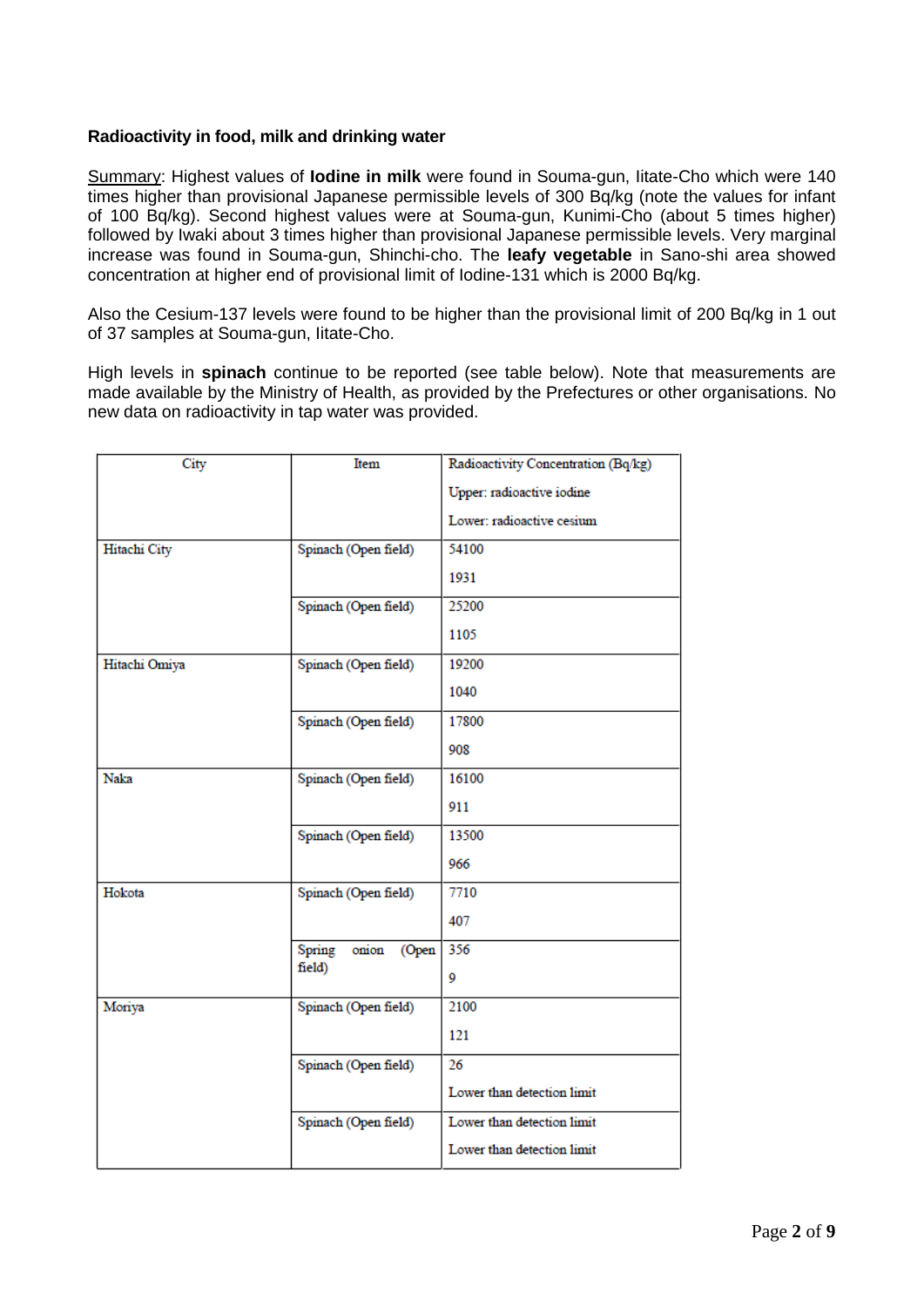There are 37 samples/locations from which results were provided (see picture below) and these are: Fukushima, Kooriyama, Iwaki, Shirakawa, Sukagawa, Kitakata, Souma, Nihonmatsu, Tamura, Minamisouma, Date Motomiya, Date-gun, Kunimi-cho, Souma-gun, Kawamata-cho, Adachi-gun, Ootama-mura, Iwase-gun, Kagamiishi-machi, Minamiaizu-gun, Minamiaizu-cho, Minamiaizu-gun, Shimogou-cho, Yama-gun, ba0ai-cho, Yama-gun, Inawashiro-cho, Oonuma-gun, Aizumisato-cho, Oonuma-gun, Mishima-cho, Nishishirakawa-gun, Nishigo-mura, Nishishirakawa-gun, Izumizakimura, Nishishirakawa-gun, Nakajima-mura, Nishishirakawa-gun, Yabuki-cho, Higashishirakawagun, Yamatsuri-machi, Higashishirakawa-gun, Hanawa-machi, Higashishirakawa-gun, Samegawamura, Ishikawa-gun, Ishikawa-machi, Ishikawa-gun, Hirata-mura, Ishikawa-gun, Asakawa-cho, Ishikawa-gun, Kodono-cho, Tamura-gun, Miharu-cho, Tamura-gun, Ono-cho, Souma-gun, Shinchicho, Souma-gun, Iitate-cho

The provisional Japanese limits are:

| <b>Nuclide</b>                       | $-1.31$    | Cs-137    |
|--------------------------------------|------------|-----------|
| Drinking water and Milk   300 Bq/kg* |            | 200Bq/kg  |
| Vegetables                           | 2000 Bq/kg | 500 Bq/kg |

\* 100 Bq/kg for infants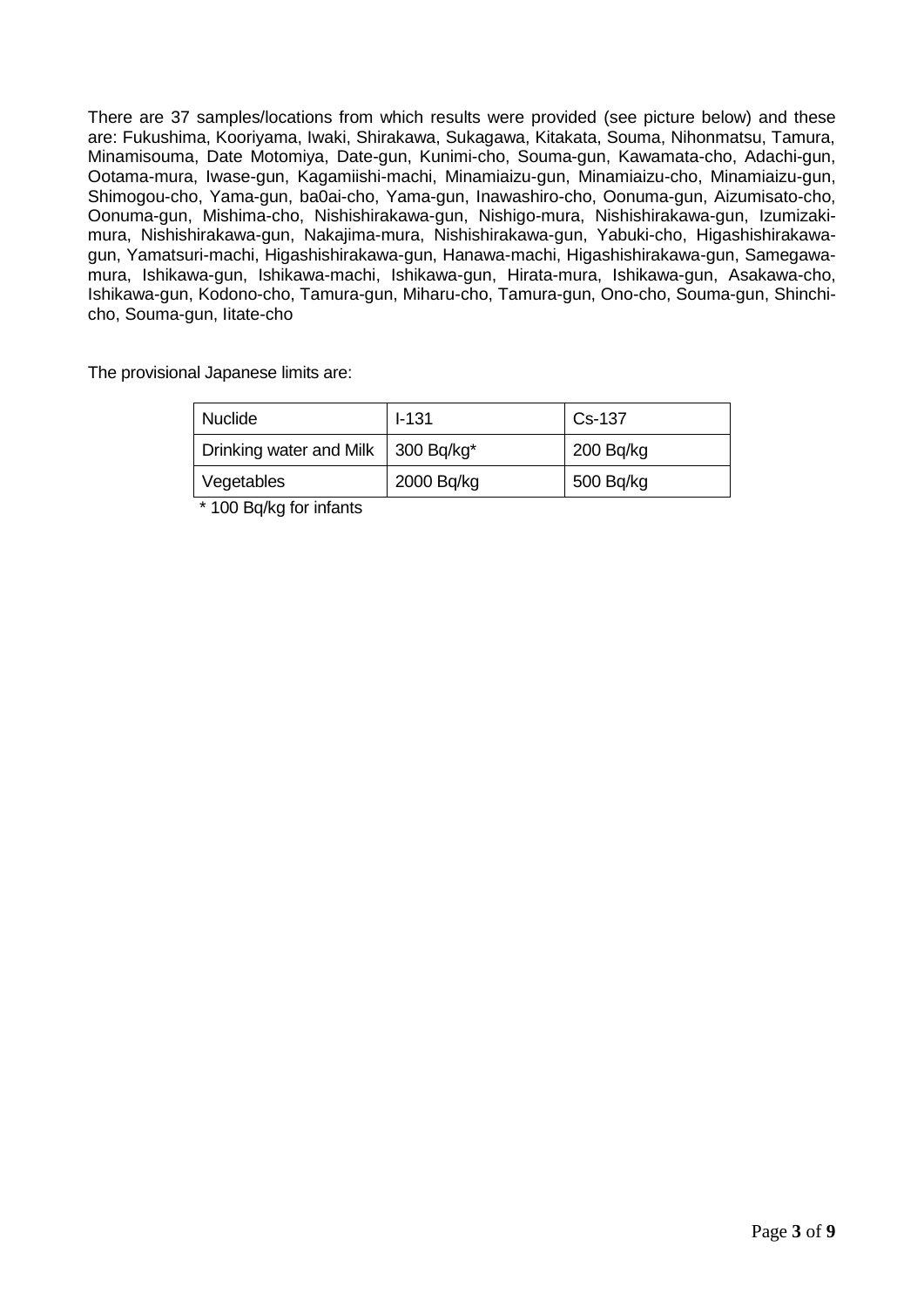

*Picture to indicate areas of high radioactivity in Milk shown as pins (red> 3 times limit, yellow >1 but <2 times and green <1 time limit). Red circles indicate high level of radioactivity in Spinach, the greater the size, the higher the concentration.*

Highest values of Iodine in milk were found in Souma-gun, Iitate-Cho, 140 times higher than provisional Japanese permissible levels of 300 Bq/kg (100 Bq/kg for infants ) followed by Soumagun, Kunimi-Cho about 5 times higher and Iwaki about 3 times higher. Very marginal increase was found in Souma-gun Shinchi-cho.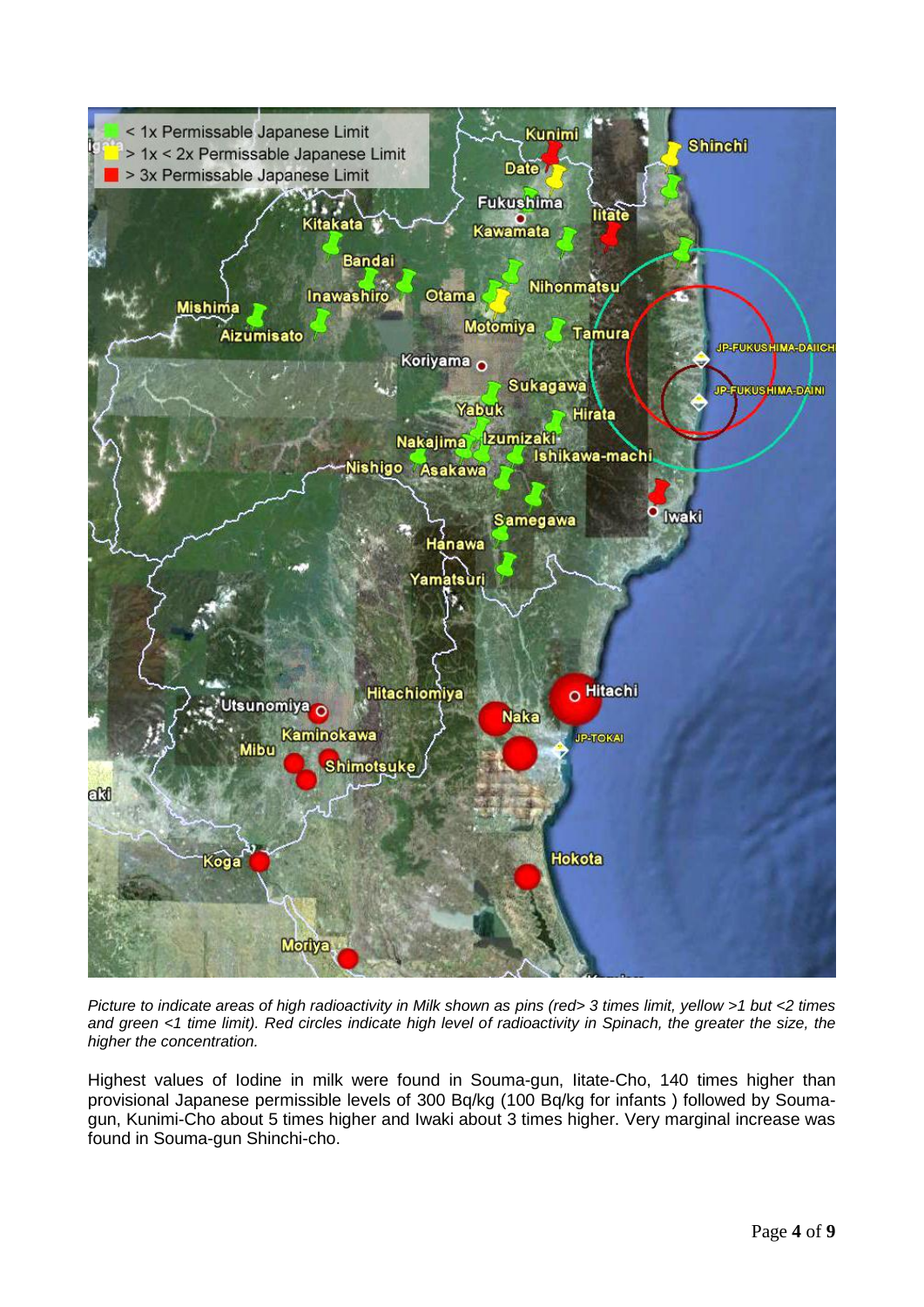## **Deposition Data for Prefectures**

Following the previous report, MEXT has published deposition data for all prefectures (excluding Fukushima) for I-131 and Cs-137. Most prefectures report no detection of either Cs-137 or I-131 deposition. But eight prefectures now report significant increase in I-131 or Cs-137 as compared to previous days as indicated in Table below. Depositions range from a few tens to a few tens of thousands of Bq/m<sup>2</sup>.  $\mathcal S$  or  $\mathsf D\mathsf q$ /m.

|    |                     |                  | (Bq/m2)        |                  | (Bq/m2)   |                  | (Bq/m2) |
|----|---------------------|------------------|----------------|------------------|-----------|------------------|---------|
|    |                     | 18-19 March 2011 |                | 19-20 March 2011 |           | 20-21 March 2011 |         |
|    |                     |                  | Cesium-        | lodine-          | Cesium-   | lodine-          | Cesium- |
|    | Location            | Iodine-131       | 137            | 131              | 137       | 131              | 137     |
| 1. | Iwate(Morioka)      | <b>ND</b>        | <b>ND</b>      | <b>ND</b>        | 0.24      | 4800             | 690     |
| 2. | Yamagata (Yamagata) | <b>ND</b>        | <b>ND</b>      | 22               | 20        | 58000            | 4300    |
| 3. | <b>Ibaraki</b>      |                  | $\blacksquare$ | 490              | 48        | 93000            | 13000   |
| 4. | Tochigi(Utsunomiya) | 1300             | 62             | 540              | 45        | 5300             | 250     |
| 5. | Gunma(Maebashi)     | 230              | 84             | 190              | 63        | 990              | 87      |
| 6. | Saitama(Saitama)    | 64               | <b>ND</b>      | 66               | <b>ND</b> | 7200             | 790     |
| 7. | Chiba(Ichihara)     | 21               | <b>ND</b>      | 44               | 3.8       | 160              | 16      |
| 8. | Tokyo(Shinjyuku)    | 51               | <b>ND</b>      | 40               | <b>ND</b> | 2900             | 560     |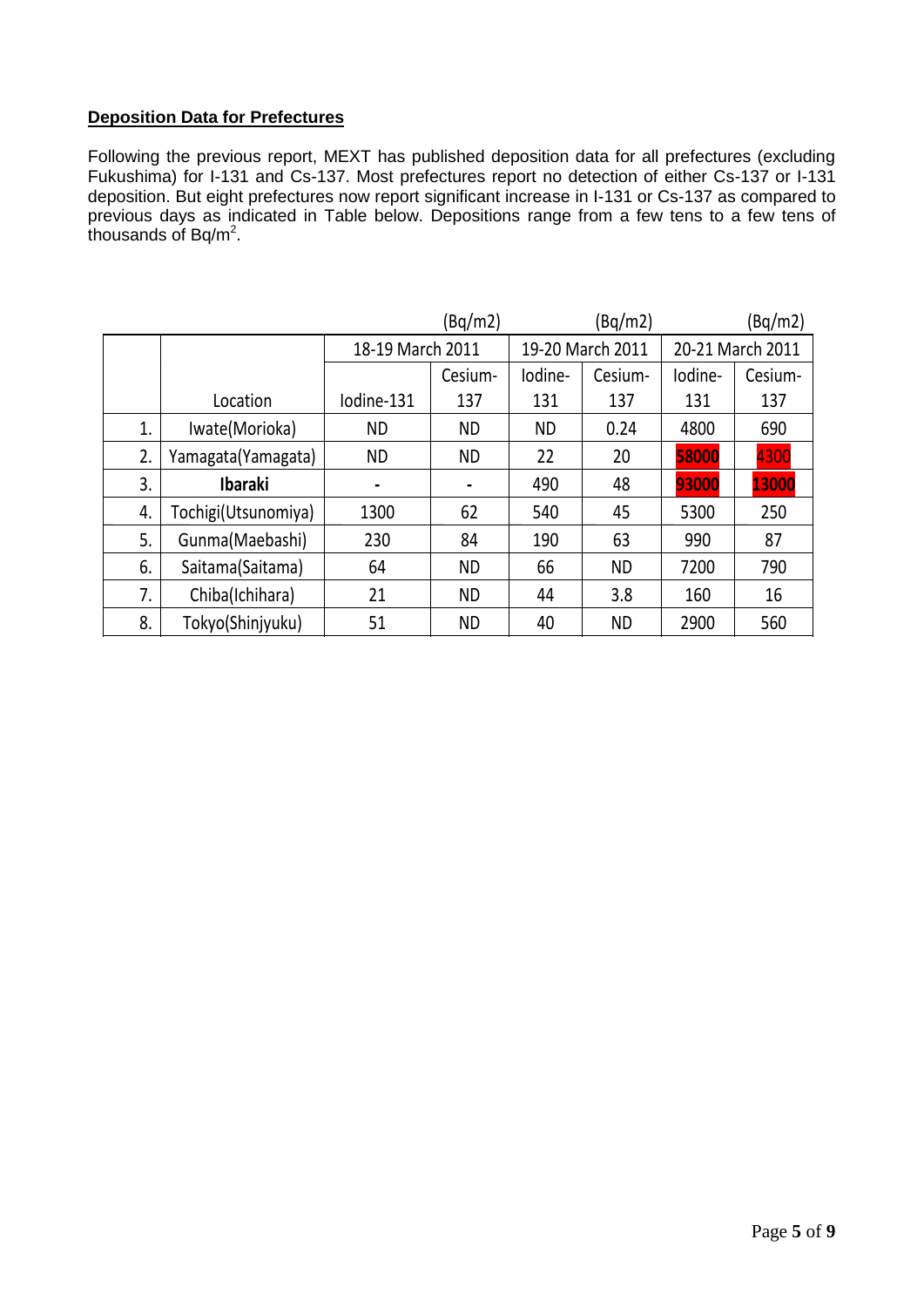



Fukushima Daiichi NPP. Dose rate measurements (microSv/h). Since the last status report, there has been little change in reported radiation levels on-site.

# **Status of the Fukushima Daiichi Nuclear Power Plant**

### **Units 1 to 6**

The restoration work of off-site power from the grid operated by TOHOKU EPC is currently in progress. On-site activities for connecting electric cable to Units 3 and 4 were completed. Power Center of Unit 2 is already connected to electricity and the integrity of each load is under confirmation. Work for the recovery of off-site power supply to Units 3 and 4 is being carried out. (It was scheduled to be completed 21 March, but no new information on the status of work is available). Power is restored to the transformer of Units 5 and 6. Power supply for Unit 5 was switched from the emergency diesel generators of unit 6 to external power supply at 02:36 UTC March 21.

Information on cumulative amount of water sprayed into the pools was provided: Unit 2: 40 t, Unit 3: 3742 t and Unit 4: 255 t.

### **Unit 1**

Seawater is continued being injected as of 03:00 UTC, March 19. Drywell pressure indication restored on March 19.

## **Unit 2**

Seawater is being injected to the reactor as of 03:00 UTC March 19. No smoke or vapour was observed coming from the Unit-2 reactor building on the March 19 11:30 UTC (satellite image). Injection of 40t of Seawater to the Spent Fuel Pool of Unit 2 was performed from 6:00 until 18:20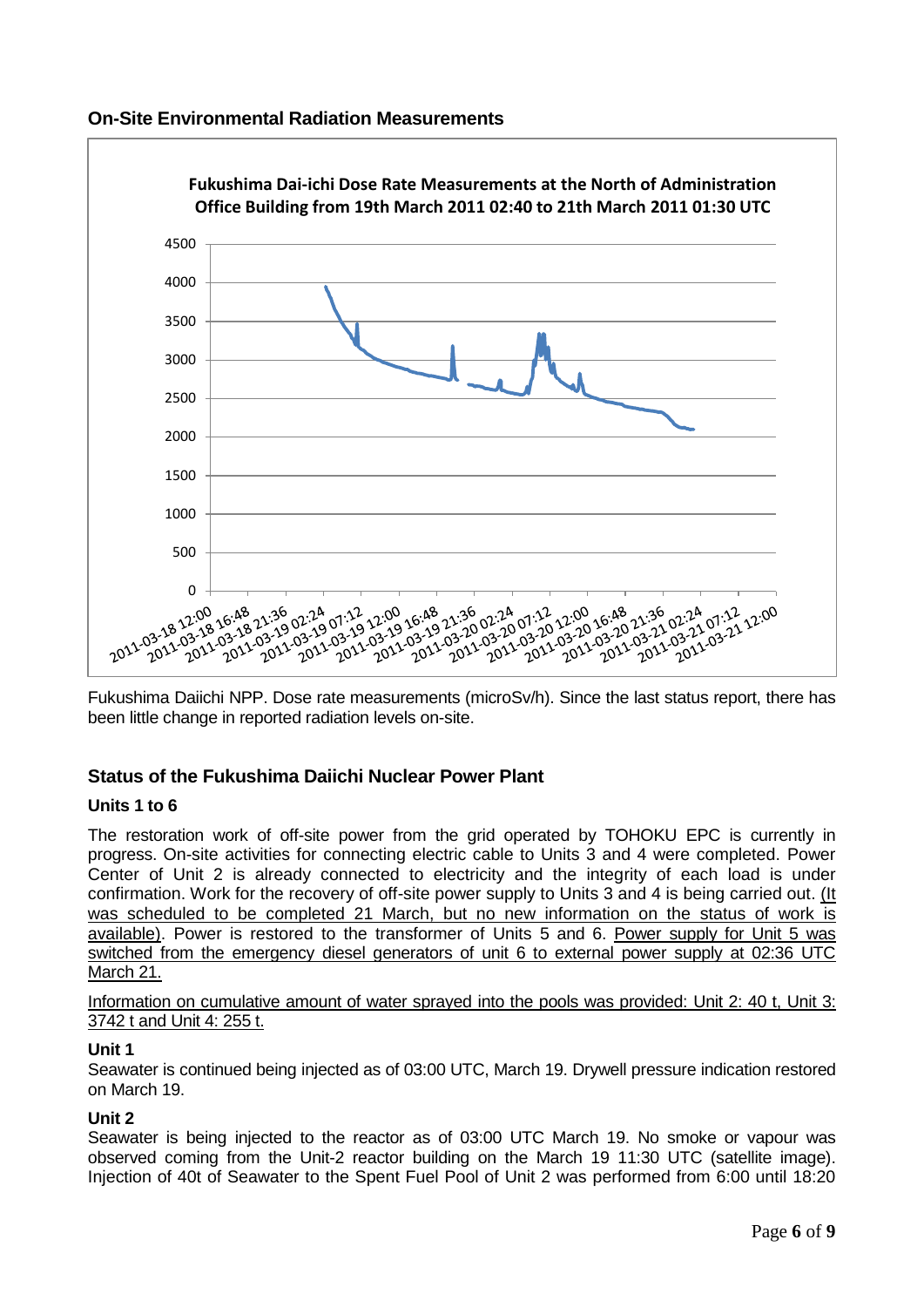UTC March 20. Power Centre of Unit 2 has received electricity (6:46 UTC March 20th). White smoke has been observed at 09:22 UTC March 21.

## **Unit 3**

The pressure in CV of Unit 3 initially rose to 3.2 atm at 2:00 UTC March 20th. Monitoring continues and shows that the pressure has decreased to 1.1 atm at 08:00 UTC on March 21st. Water spray over the Spent Fuel Pool of Unit 3 by Hyper Rescue Unit of Tokyo Fire Department was started at 1:39 UTC March 20th and finished 18:58 March 20<sup>st</sup>. Work for the recovery of external power supply is being carried out . (It was scheduled to be completed 21 March, but no new information on the status of work is available). Grey smoke was observed at on March 21 in the Southeast corner of the Unit 3 building and TEPCO order an evacuation of plant personnel. End of smoke emissions confirmed at 8:55 UTC, 21 March. Workers are back to the units as of 24:00 UTC 22 March.

### **Unit 4**

No information is available regarding the spent fuel pool water level. The most recent satellite image (19-March, 01:44 UTC) showed no smoke/vapor coming out from the Unit-4 spent fuel pool area. At 23:20 UTC March 19 spraying to direct water into the spent fuel pool was started. Water spraying over the Spent Fuel Pool of Unit 4 by Self-Defense Force (13 fire engines) was resumed at around 21:37 UTC March 20th and finished at 23:41 UTC March 20th. Works for the recovery of external power supply are being carried out. (It was scheduled to be completed 21 March, but no new information on the status of work is available).

### **Unit 5**

The reactor vessel water level remains stable at approximately 2m above the top of the fuel. Residual Heat Removal system (RHR) was put in service to cool both the reactor and spent fuel pool, using power from diesel generators from unit 6. Reactor is in cold shutdown state as of 05:30 UTC March 20. Spent fuel pool temperature is stabilizing around  $42^{\circ}$ C.

### **Unit 6**

The reactor vessel water level is maintained between 1.5 to 2.5 meters above the top of the fuel. RHR system is in service to cool both the reactor and spent fuel pool, using power from the unit's Diesel generators. Unit 6 is in the state of cold shut down (10:27 UTC March 20th). Spent fuel pool temperature was slowly increasing and was 36.5 °C at 08:00 UTC March 21.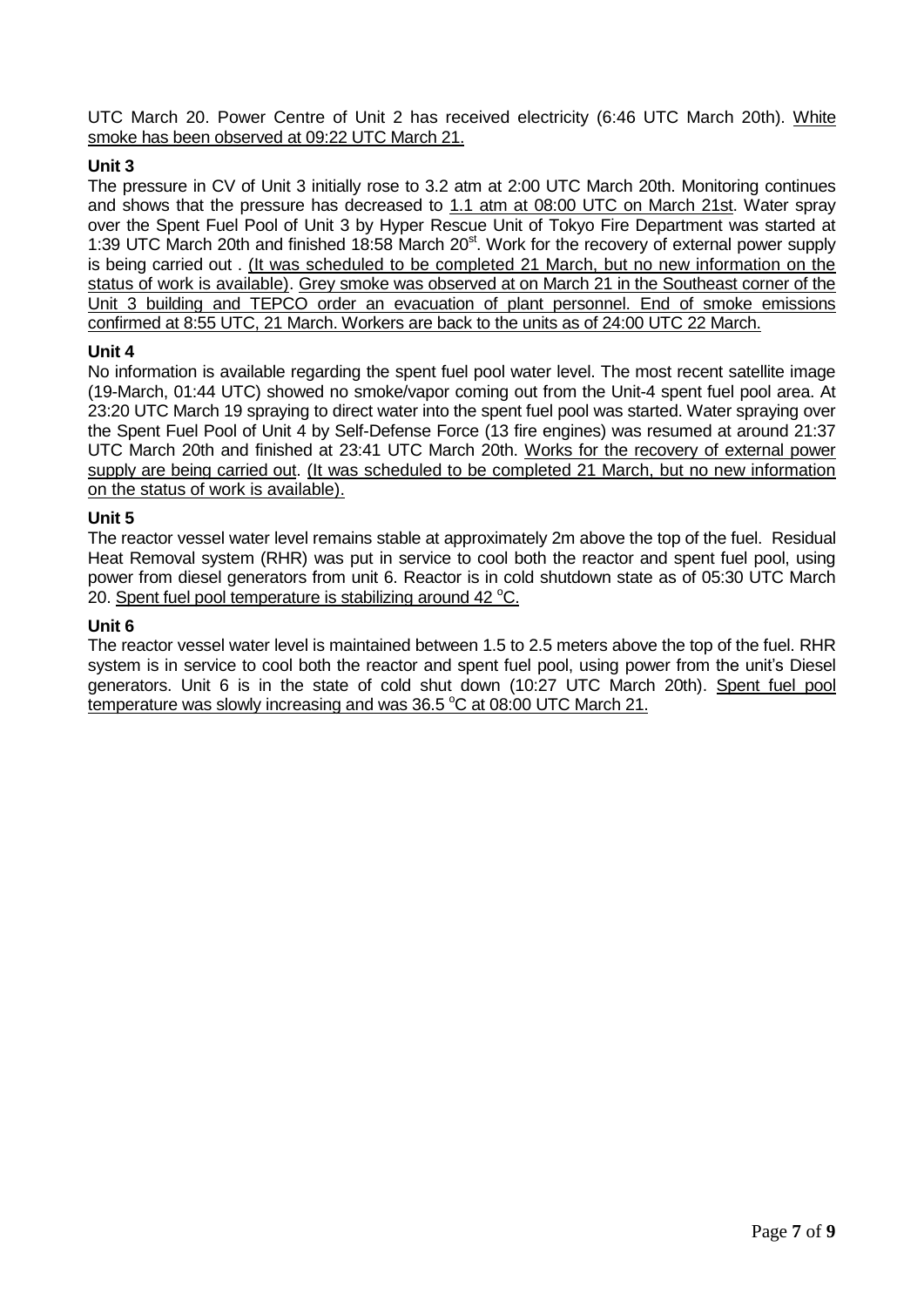#### **Spent Fuel Pools**

Latest temperatures of the water in the spent fuel pools in Units 4, 5 and 6 have been measured with the results below:

| Unit 4                                    | Unit 5                                   | Unit 6                                  |  |  |  |
|-------------------------------------------|------------------------------------------|-----------------------------------------|--|--|--|
| $84^{\circ}$ C                            | $66.6^{\circ}$ C                         | $66.5^{\circ}$ C<br>at 02:00 UTC19-Mar  |  |  |  |
| at 19:08 UTC 13-Mar                       | at 02:00 UTC19-Mar                       |                                         |  |  |  |
|                                           | 48.1 $^{\circ}$ C                        | $67.0^{\circ}$ C                        |  |  |  |
|                                           | at 09:00 UTC19-Mar                       | at 09:00 UTC19-Mar                      |  |  |  |
| Not measurable since<br>04:08 JSTMarch 14 | $37.1^{\circ}$ C                         | $41.0^{\circ}$ C                        |  |  |  |
|                                           | At 22:00 UTC 19-Mar                      | at 22:00 UTC19-Mar                      |  |  |  |
|                                           | $35.1 \text{ oC}$<br>At 10:00 UTC 20-Mar | $28.0 \text{ oC}$<br>at 16:00 UTC20-Mar |  |  |  |
|                                           | 39.5 °C                                  | 32.0 °C                                 |  |  |  |
|                                           | At 5:00 UTC 21-Mar                       | At 5:00 UTC 21-Mar                      |  |  |  |
|                                           | $42.3^{\circ}$ C                         | $36.5^{\circ}$ C                        |  |  |  |
|                                           | At 8:00 UTC 21-Mar                       | At 8:00 UTC 21-Mar                      |  |  |  |
|                                           | (latest value reported)                  | (latest value reported)                 |  |  |  |

Note: An information was received first time on Unit 2 spent fuel pool temperature: 50 °C at 13:00 UTC 21-March.

#### **Common Spent Fuel Pool**

On March  $17<sup>th</sup>$  21:00 UTC it was confirmed that the existing water level in the pool was maintained. Temperature in the pool was 57°C, as of 00:00 UTC March 19 10:52 UTC. No further information on level and temperature are available. Water injection to the pool has been started as of 01:37 UTC, March 21<sup>st</sup> as a precautionary measure since there is no power supply in the facility.

 $3a$ .

Florian Baciu Emergency Response Manager 22-March-2011 05:00 UTC